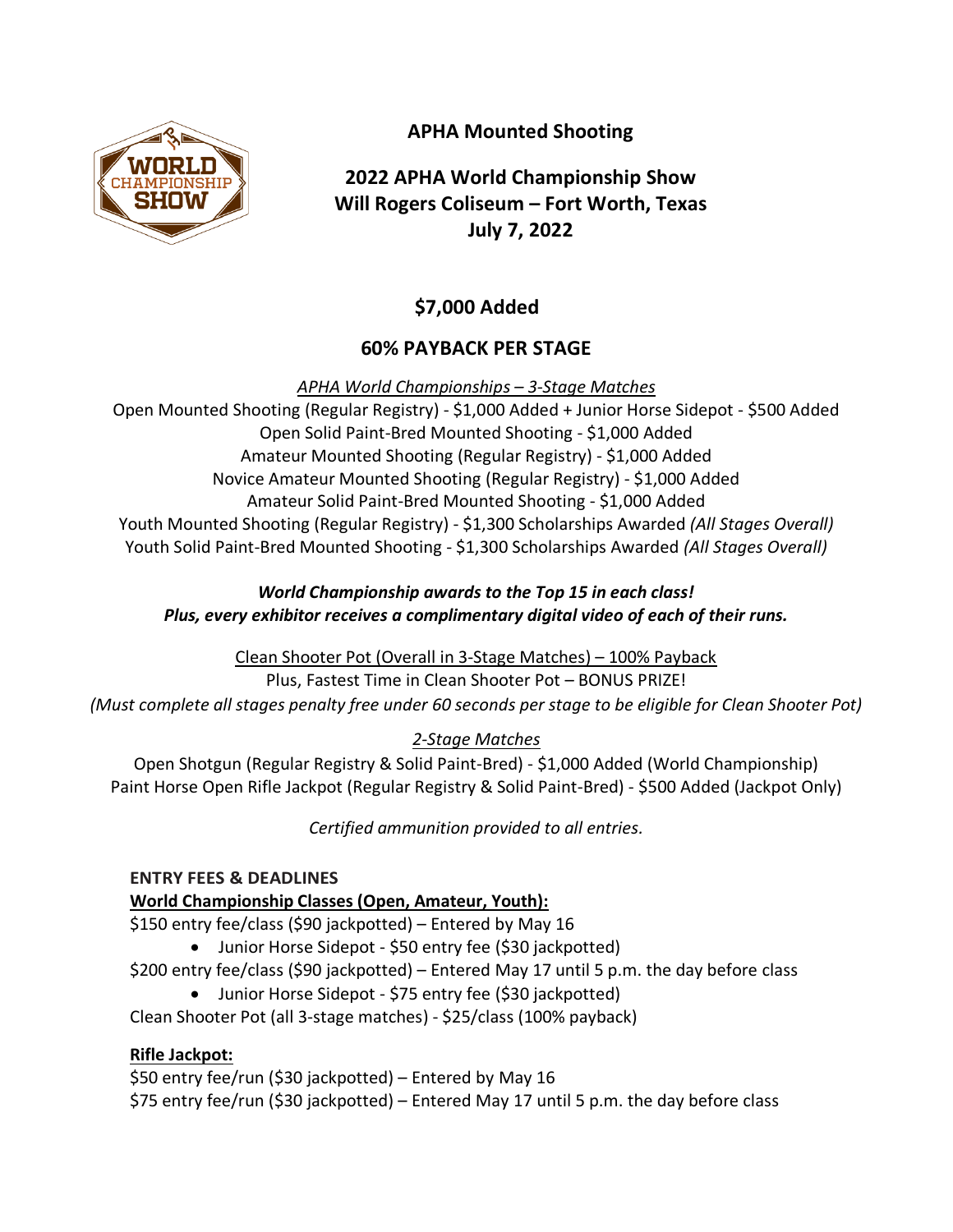**Administrative Fee** - \$60 one-time fee per horse

*(Includes complimentary digital video of each run, drug testing fees and office fees.)* **Stall/Grounds Fee – All horses must pay a Grounds Fee or be stalled.** *Grounds Fee - \$25/horse per day OR \$75/stall per day.* 

#### **Pre-Entry Deadline – May 16, 2022**

*Entries will be accepted after May 16, 2022 up until 5 p.m. the day before the class. Late fees will apply. No entries accepted after 5 p.m. the day before the class.*

**Health Requirements** – papers will be checked by event staff upon arrival.

- Health certificates **within 30 days are required for ALL horses – dated no earlier than June 10, 2022.**
- A negative Coggins test is required **for all horses, dated no earlier than July 10, 2021.**

#### **PAYOUTS**

The total purse for each class will be the added money plus 60% of all entry fees (excluding administrative fee and penalty payments). The total purse per class will be split between each stage. Payouts will be awarded to the exhibitor.

- *Exception: Youth classes will be awarded scholarships based on the overall class placings of all 3 stages combined. No additional payouts will be awarded per stage.*
	- o *Awarded to 1st through 3rd place plus one randomly drawn exhibitor in all youth world championship classes.*

The top 3 fastest times per stage per class will be paid as follows:

- $1<sup>st</sup>$ 50%
- $2<sup>nd</sup>$ 30%
- 3<sup>rd</sup> rd 20%

#### **ELIGIBILITY**

- o All horses must be registered American Paint Horses and show in their respective classes according to registry type.
- o World Show qualifying is not required.
- $\circ$  All exhibitors must have a current APHA individual membership to be eligible to show. Joint and/or farm/ranch memberships will not satisfy the membership requirement.
- o All horse owners/lessees must have a current membership that is an exact match to the horse's ownership/lease on record with the APHA at the time of competing. No other related memberships will be accepted to satisfy the membership requirement.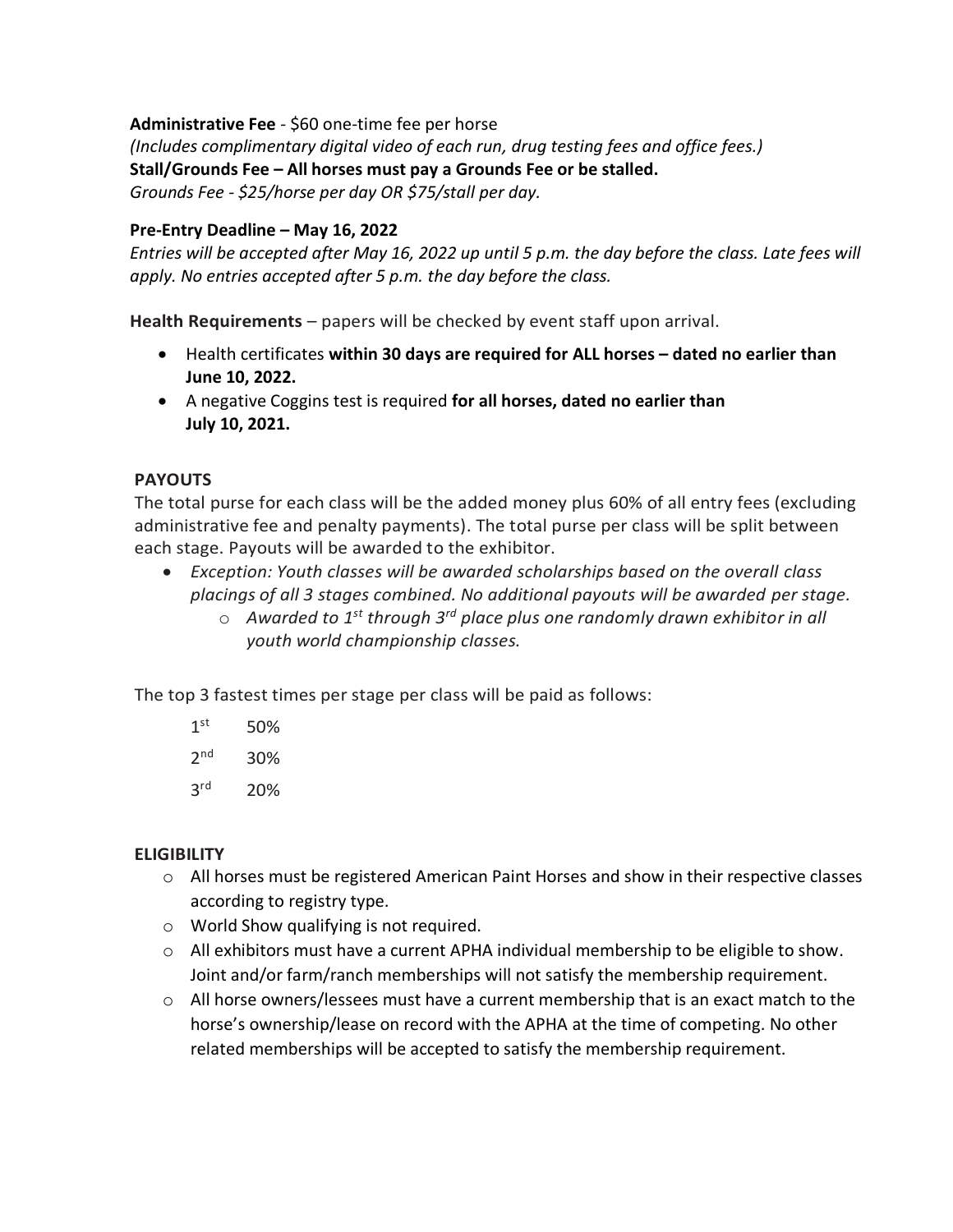- o For Amateur & Youth classes, exhibitors must be enrolled in the APHA Amateur or Youth programs and meet ownership/lease requirements per Rules AM-020 and YP-015 respectively.
- $\circ$  Open exhibitors may enter up to 5 horses in the Open division.
- o Amateur exhibitors may enter up to 3 horses in the Amateur division.
- o Youth exhibitors may enter up to 2 horses per division in the Youth division.

## **Mounted Shooting General Rules**

#### **General Rules and Regulations**

This show will be run in compliance with the 2022 Official APHA Rule Book and supplements and 2022 APHA World Championship Show Premium Book except as may be otherwise stated on the attached pages.

#### **Penalties**

The following violations will result in a **60 second run**:

- Discharge of a round outside the course of fire at any time for the last stage run.
- Engaging the course without the consent of the Range Master.
- If a competitor loads 6 rounds in the same gun during a stage.
- A competitor who becomes dismounted during the course of fire.
- If the competitor crosses the timer before the start of a run and Range Master stops to reset timer there are no penalties.
- If hat comes off rider and breaks the timer while engaging the course.
- Any rider that intentionally knocks their hat off before the timer.

#### **5 Second Penalties:**

- Missed balloon.
- Knocked barrel.
- Dropped gun.
- Tipped gate cone.
- Entering arena without a cowboy hat/helmet when required. (No penalty if hat comes off before or after the timer.)

#### **10 Second Penalties:**

- Anytime a rider does not follow the course description.
- Failure to engage target or skipping targets to speed up the course of fire.
- Rifle & Shotgun Any discharge before rider rounding more than halfway around the rundown barrel resulting in a premature discharge.
- Rifle & Shotgun Rider must shoot across their body.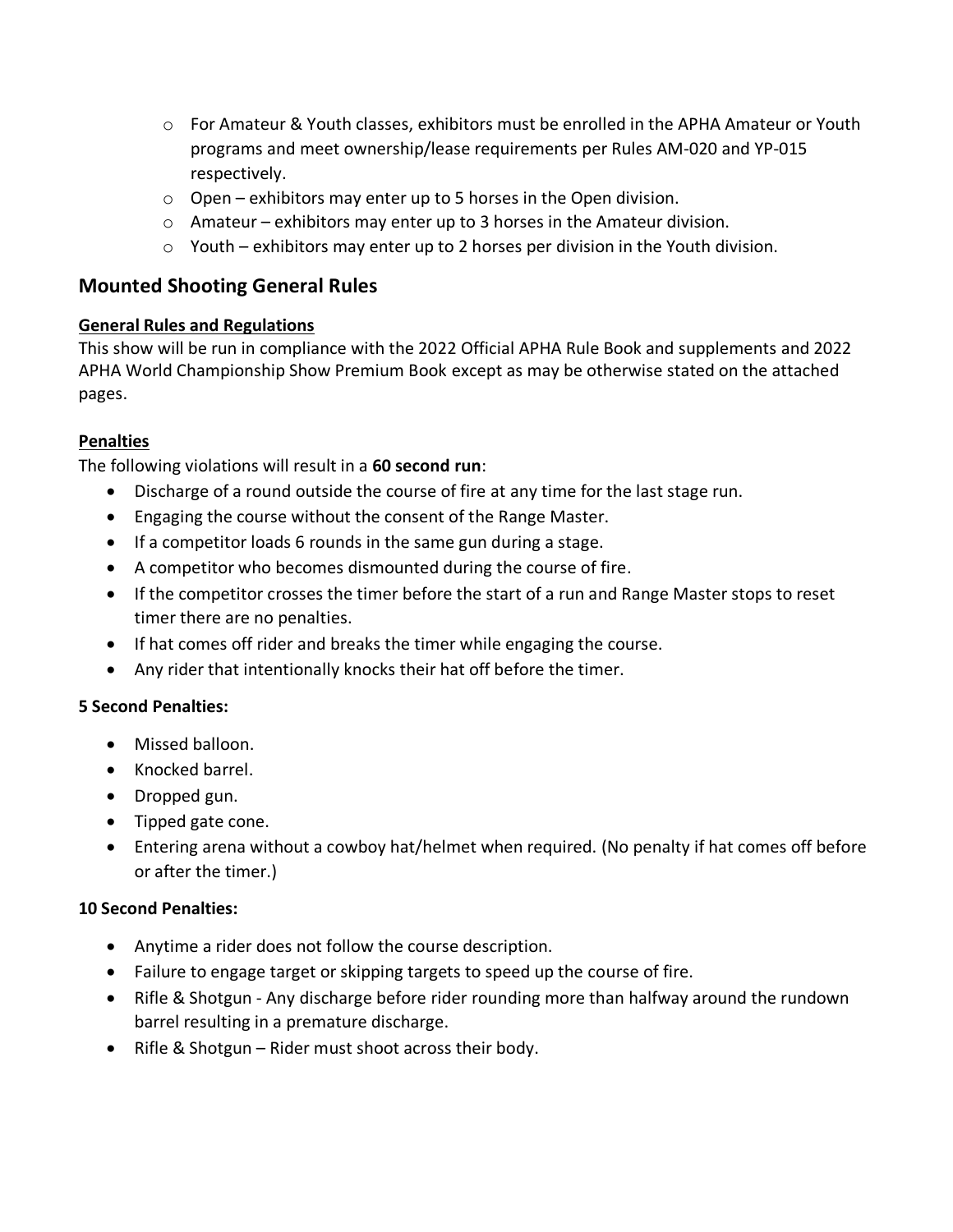#### **Disqualification:**

Match Directors, Show Management, Range Master and Show Stewards have the authority to disqualify any exhibitor for inhumane treatment, presence of blood on the horse and for any condition considered unsafe. All decisions are final.

### **Equipment**

Equipment rules will be in accordance with Rule SC-270 in the current APHA Rule Book.

#### **Attire**

Western attire (long-sleeved shirts, jeans/pants, western hat and boots per Rule SC-270) or period clothing required. Chaps/chinks optional.

## **Safety**

APHA has the authority to add reasonable additional safety rules if deemed necessary for the safety of the match. All safety rules must be discussed at the competitors meeting before the match begins. All firearms must be treated as if they are loaded. All firearms must remain unloaded until the competitor arrives in the loading area. No firearm should be cocked prior to engaging a target.

The competitor assumes all responsibility for participation in these events and enters all competitions at their own risk. Competitors are expected to compete safely within their individual capabilities. Use of ear protection and eye protection is recommended. Only 5 blanks may be loaded in any one firearm. Mounted Shooting certified ammunition must be used. Match Directors and Range Masters have the right to inspect any and all firearms for safety reasons. Only the Range Master is permitted to pick up a dropped firearm. Competitors must use the ammunition supplied by the event producer. Live ammunition is not allowed and is an automatic disqualification and the individual will be asked to leave. Alcoholic beverages are prohibited in the arena, staging and shooting areas. Abusive language or conduct will not be tolerated.

#### **Final Interpretation of Rules**

The FINAL RIGHT to settle all questions or disputes arising during the show is reserved by Show Management/Match Directors and all exhibitors, trainers, riders, or other participants therein, as a condition of admission, give unqualified consent to such methods of settlement and agree in advance to be bound thereby. In the absence of a specific rule and/or conditions not covered by the Premium Book, the final decision will be governed by the Executive Committee, and all decisions are final. Failure to comply with all rules will cause all fees to be forfeited and entry to be disqualified. All rules listed within the Premium Book pertain to every class of the show.

#### **Liability**

See APHA Rule GR-045 and GR-050. This release of liability includes the Chamber of Commerce and the Horse Show Facility, the City Government or their officers and directors. Officials and employees will not be responsible for any accident that may occur to, or be caused by, any horse exhibited at the APHA World Show, or for any article of any kind or nature that may be lost or destroyed, or in any way damaged. Each exhibitor is responsible for any injury or illness that may be occasioned to any person or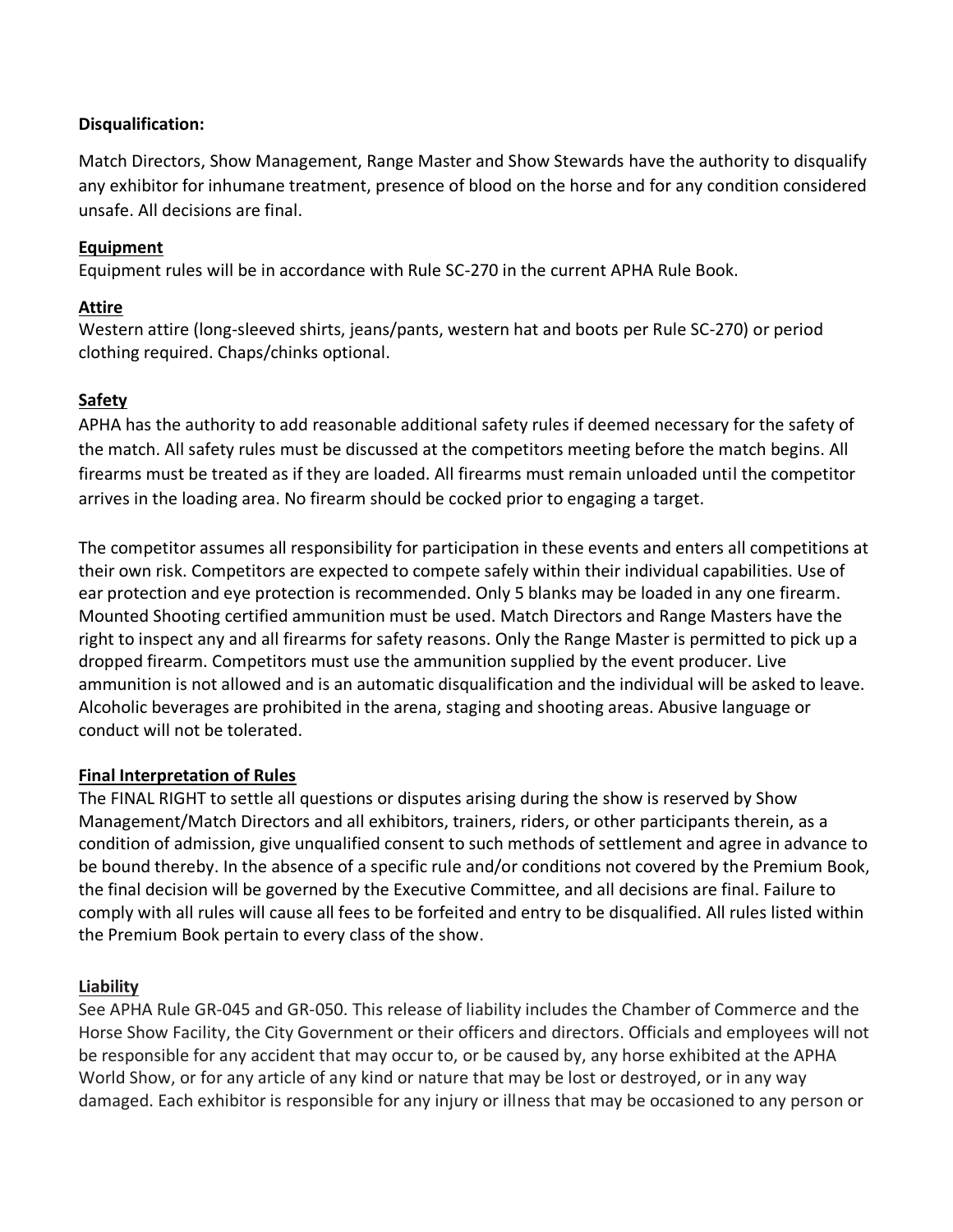animal, or damage to any property while on the grounds, by any horse owned or exhibited by or in his or her custody or control, and to indemnify and hold harmless the American Paint Horse Association, Chamber of Commerce, the City Government, the Horse Show Facility, or any other sponsoring organization, if any, from and against all claims, demands, cause of accident, injury, illness, or damage to person or property caused by the ownership, exhibition or custody, or control of any animal exhibited. This expressly includes, but is not limited to, injury or illness resulting from exposure to COVID-19, or any other communicable virus or disease.

#### **Force Majeure**

The APHA reserves the right to cancel, re-schedule or rearrange any class or event, or part thereof, when such action is necessitated by an act of God, fire, hurricane, flood, tornado, earthquake, pandemic (including but not limited to COVID-19), government shutdown or other event or circumstance that is beyond the control of show management. The APHA will not be liable to any person or entity for damages of any kind whatsoever, which relate in any manner to, or arise out of, such cancellation or rescheduling.

Any cancellation, rescheduling or rearrangement due to a force majeure event as defined herein shall not result in the termination of this Agreement, and shall not require the return of deposits or other funds paid by Exhibitor to date unless rescheduling or rearrangement is deemed impossible by APHA, in its sole discretion, within one (1) year of the date of the originally scheduled event. Exhibitors will not have grounds to terminate or suspend obligations due hereunder on account of force majeure unless or until APHA notifies Exhibitor of its determination that rescheduling or rearrangement is impossible within one (1) year of the date of the originally scheduled event ("Notice of Impossibility"). In such event, Exhibitors who wish to terminate this Agreement must notify APHA in writing in accordance with the Notice provisions herein within thirty (30) days of receipt of any Notice of Impossibility to obtain a refund. Failure to adhere to this requirement will result in waiver of all rights to return of funds paid to date for the Event.

**Notice** required here under must be provided in writing and delivered 1) via email, and 2) via certified First-Class U.S. mail or other carrier permitting confirmation of delivery as follows:

**If to APHA, to: 122 E. Exchange Ave., Suite 420 Fort Worth, Texas 76164**  [aphaevents@apha.com](mailto:aphaevents@apha.com)

If to Exhibitor, to the address and email address provided by Exhibitor in entry forms.

#### **Exhibitor Agreement**

Presentation of a signed entry form shall be deemed acceptance of the rules of and all other rules pertaining to this show. In the event of failure to sign an entry form, then first entry of horse or an exhibitor into the show ring shall be deemed to be acceptance of the show rules and current APHA Rule Book. I agree as an APHA member or trainer that I will be honest, fair and friendly. I will have respect for myself and others as well as respect for authority. I will be helpful, caring and considerate to others. I understand that I will be responsible for what I say and do; and that I am subject to disciplinary action if I am found guilty of unsportsmanlike conduct. Horses are entered at your own risk & are subject to APHA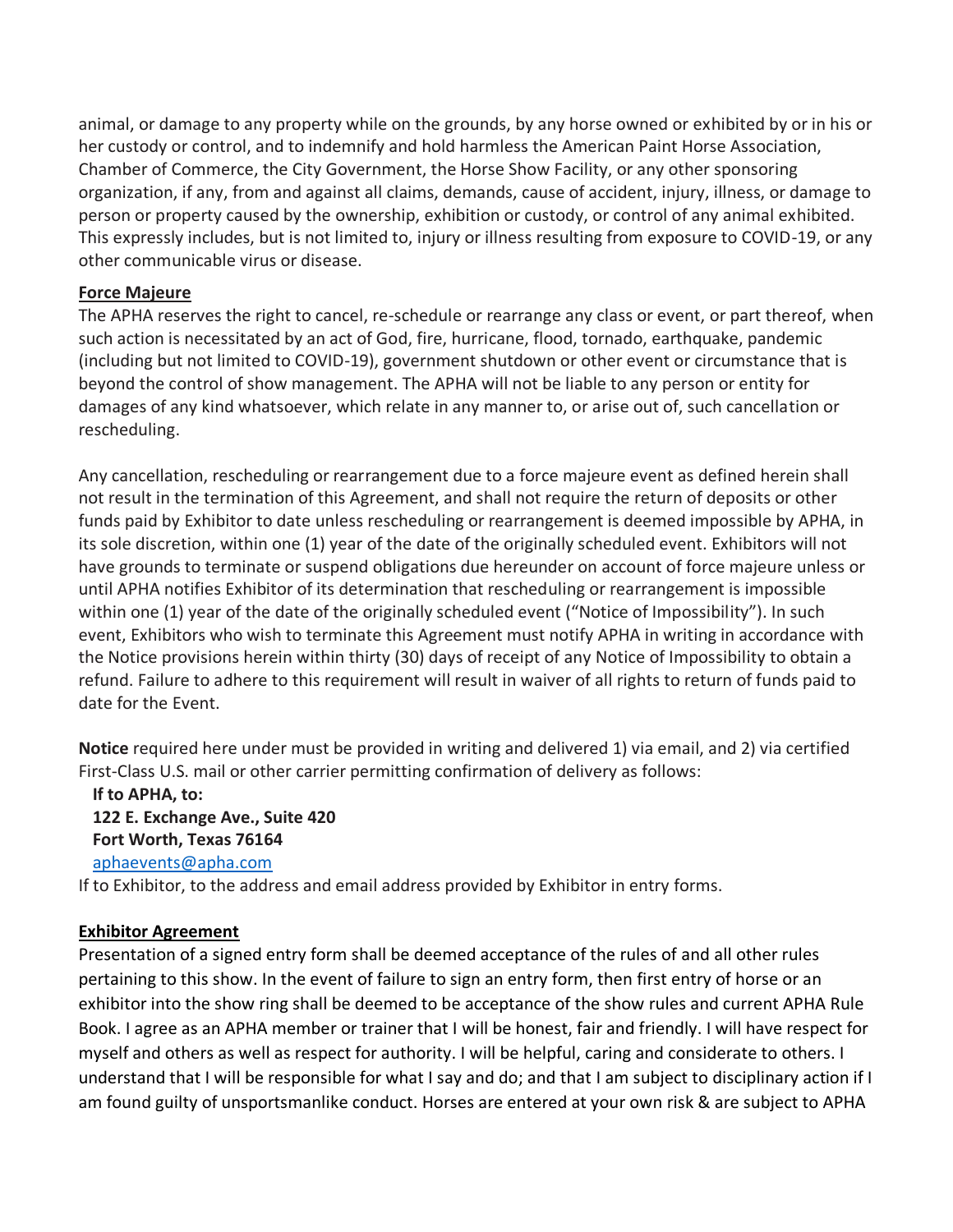rules, under which these classes will be conducted. In case of death, accident, injury or theft, to the exhibitor, their family, horses or property, no claims will be honored against the American Paint Horse Association and all those associated.

The management reserves the right to decline any entry before or during the show without liability for compensation for reasons such as checks written with nonsufficient funds, stopped payment on check, poor sportsmanship, inhumane treatment of horses, harassment of judges, officials, secretaries, ring stewards, employees, and/or any other authorized representative of the show.

## **Exhibitor/Spectator Cooperation**

All individuals are required to cooperate with Show Officials at all times. Any individual who is delinquent in his responsibility in this area may be, along with his horse(s) or exhibit(s), excused from further competition and/or removed from the grounds. That individual will forfeit all previous winnings, entry fee(s) and other fees. See rules SC-070, GR-040.C, GR-060.D, YP-080.L.1.

#### **Inhumane Treatment**

The APHA is committed to the humane and proper treatment of all animals. The welfare of the animal is the primary consideration in all activities. Animals will be treated with kindness, respect and compassion at all times. Owners, exhibitors, trainers and all responsible parties must ensure the health and wellbeing of animals in their care at all times including, but not limited to, handling, transportation, training, treatment and stalling. Per Rule SC-075 of the Official APHA Rule Book, no person on show grounds, including but not limited to, barns, stalls, parking area and show arena may treat any animal in an inhumane manner, which includes but is not limited to:

1. Placing an object in a horse's mouth so as to cause undue discomfort or distress;

2. Tying a horse in a manner as to cause undue discomfort or distress in a stall, trailer or when longeing or riding;

3. Letting blood from a horse;

4. Use of inhumane training techniques or methods; poling or striking horse's legs with objects (i.e. tack poles, jump poles, etc.);

5. Any item or appliance that restricts the movement or circulation of the tail;

6. Intentional inhumane treatment that causes a horse to bleed;

7. Failure to maintain an appropriate environment for horses' well-being.

8. Use of prohibited equipment, including, but not limited to: saw tooth bits; hock hobbles; tack collars; or tack hackamores; whips used for showmanship; war bridles or like devices; riding in a curb bit without a curb strap; wire or solid metal curb straps no matter how padded; wire cavesson; wire or cable tiedowns; bumper bits; metal bosals (no matter how padded); chambons; headstalls made of metal (no matter how wrapped or padded), twisted rawhide, or rope may not be used on a horse's head (3/8 inch rope may be used with a slip/gag bit); running martingales used with curb bits used without rein stops (running martingales may be used with legal curb bits as long as the reins have rein stops);

9. Excessive spurring or whipping;

10. Excessive jerking of reins;

11. Excessive fencing;

12. Excessive spinning (defined as no more than eight (8) consecutive turns in either direction);